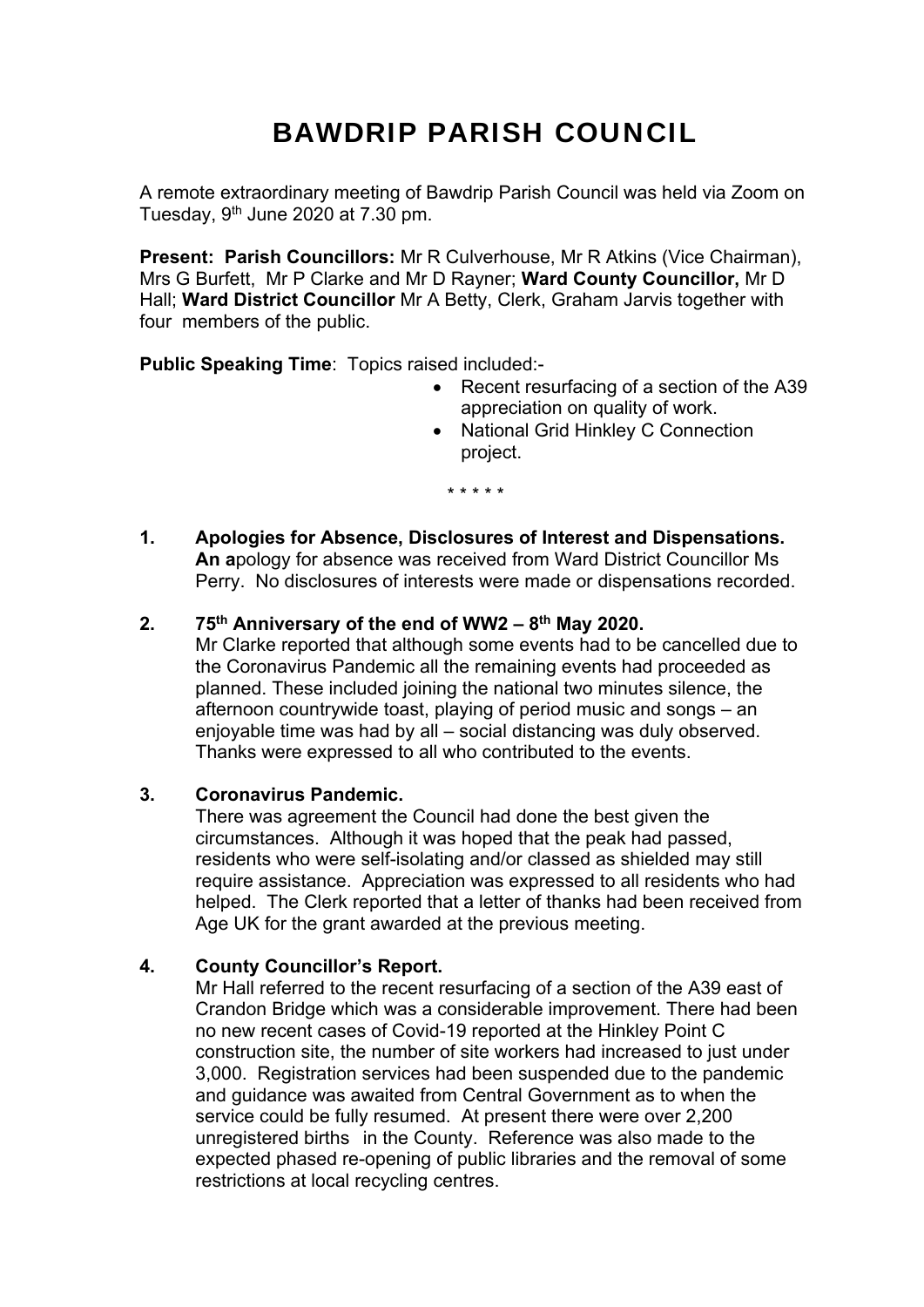*(Mr Hall left the meeting).* 

## **5. District Councillor's Report.**

Mr Betty reported that there had been a high demand from businesses and organisations for grants available on schemes established to provide financial assistance due to the pandemic. Applications were being analysed and processed as quickly as possible. Charges in SDC car parks were being reintroduced on 15<sup>th</sup> June which coincided with the reopening of non-essential shops. Payment methods were to be increased and ticket machines cleaned regularly. Mr Betty also referred to a countywide survey on electric vehicles and encouraged residents to participate.

## **6. Planning Matters.**

## **a) Application 04/20/0003**

 Proposal: Erection of a general purpose agricultural building for the storage of fodder at Peasey Farm, Bradney Lane. Applicants: A E & P J Bradford.

 Resolved that no comment be made to the Local Planning Authority on the application as submitted.

- **b) Decision made by Local Planning Authority and noted**: 04/20/00002 – 304 Bath Road, Bawdrip – Approved (Delegated Authority).
- **c) Any other planning matters** None.

## **7. Financial Matters.**

## **a) The following Payments were approved:**

- **i)** Sedgemoor District Council Dog waste bin collection: £501.70 (£418.08 + £83.62 VAT) – Cheque No. 615.
	- **ii)** Clerk's Salary/Expenses/Re-imbursements £925.42 (£924.01 + £1.41 VAT) – Cheque No. 616.
- **iii)** Mr R Culverhouse Re-imbursement Defibrillator cabinet replacement (£556.80 (£464.00 + £92.80 VAT) – Cheque No. 617. (Agreed replacement battery would be ordered for the device).

## **b) Closing of Accounts 2019/20:**

## **i) Risk Management Report.**

The report for the year 2019/20 was presented and approved.

**ii) Annual Return Section 1 – Governance Statement.**  Members had received copies with the agenda - agreed that replies to Questions 1 to 8 be "Yes" and "Not Applicable" to Question 9.

The page was then signed by the Chairman and Clerk.

## **iii) Financial Statement.**

The Council considered the documents prepared the Clerk including Section 2 of the Annual Return. These were approved and signed by the Chairman and Clerk.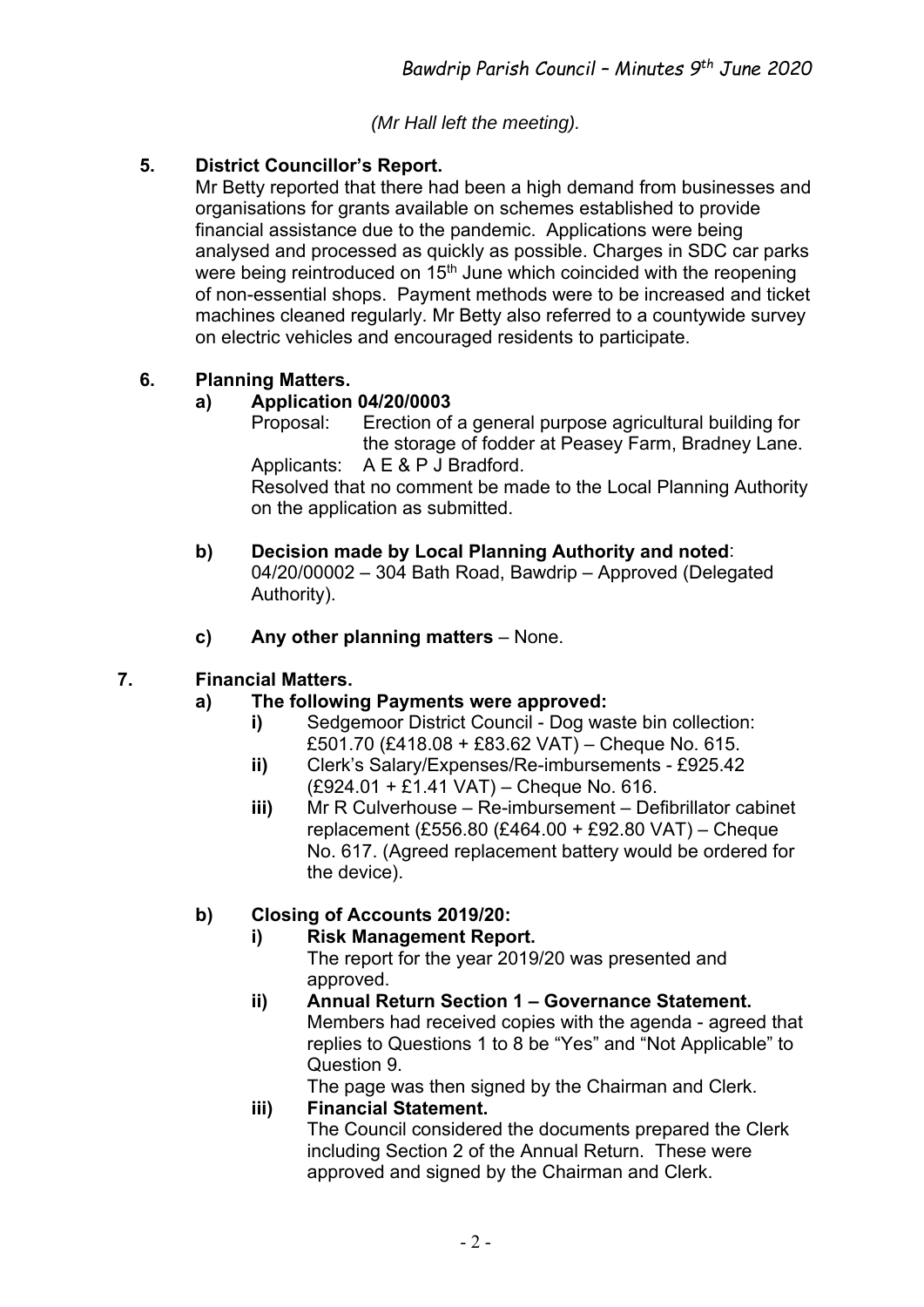## **v) Asset Register as at 31st March 2020.**

The Register recording assets valued at cost of £12,781 as at 31<sup>st</sup> March 2019 was approved.

## **vi) External Audit.**

Resolved: That for the Financial Year ended 31<sup>st</sup> March 2020 Bawdrip Parish Council is an exempt Authority within the definition contained in the Local Authority (Smaller Authorities) Regulations 2015.

Accordingly, an exemption certificate was signed by the Chairman and Clerk which would be sent to the External Auditors. In addition appropriate information to comply with the regulations would be published on the Parish website in due course.

## **vii) Internal Audit.**

The Clerk read a letter from the Council's Internal Auditor which stated that there were no matters he wished to draw to the attention of Members.

## **c) Other Financial Matters** – None.

## **8. Roads and Footpaths.**

## **a) Signage – Eastside Lane to Sustrans Cycle path.**

Mr Rayner reported on correspondence he had with a representative of Sustrans as he was aware of incidents where cyclists looking for the link with Eastside Lane had been misguided by the signage and become lost. He had erected a home-made temporary sign which appeared to have solved the problem. County Highways had been copied the correspondence. Sustrans had invited County's views on a suggested site for a new permanent sign. There was agreement to support the proposal.

**b)** Mr Atkins reported that his neighbours had undertaken a voluntary litter clearance on the verges of the A39 and had collected five sacks of rubbish. Mr Atkins, on behalf of the Parish Council, was asked to thank the residents involved. It was noted that the annual village tidy-up which had been arranged for 21<sup>st</sup> March had to be cancelled due to the pandemic.

## **c) Parish Path Liaison Officer.**

The Chairman mentioned that it was over a year since Gina Bury unfortunately had to relinquish the role due to mobility problems. Although the vacancy had been made known, to date no one had volunteered for the role. In the circumstances it was agreed to re advertise the position.

## **d) Speed Indicating Devices (SID)**

In view of the newly resurfaced section of the A39 there was renewed concern about vehicles travelling at excessive speeds. The Chairman reported that he had already undertaken some